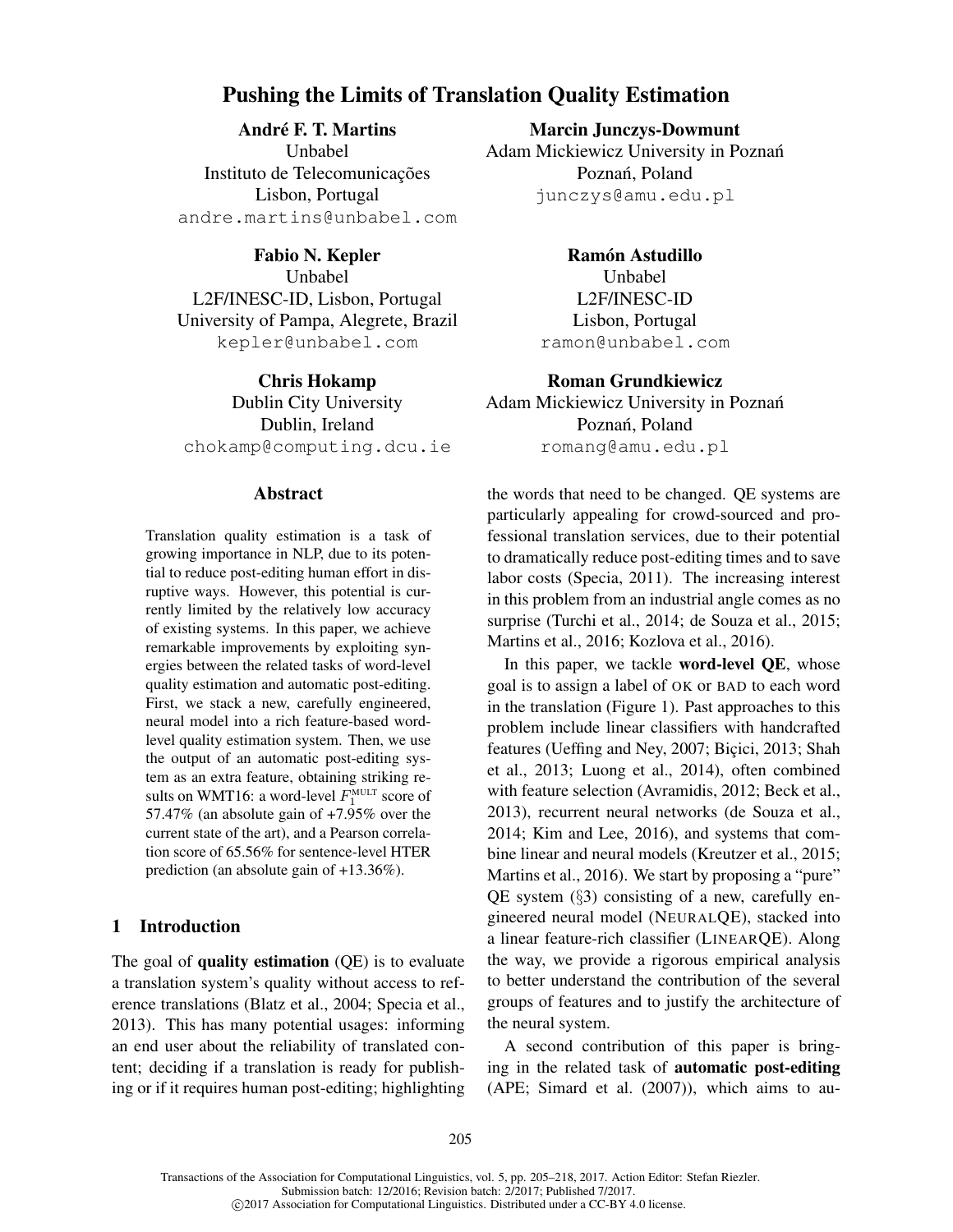| Source         | The Sharpen tool sharpens areas in an image.                                      |
|----------------|-----------------------------------------------------------------------------------|
| MT.            | Der Schärfen-Werkezug Bereiche in einem Bild schärfer erscheint.                  |
| PE (reference) | Mit dem Scharfzeichner können Sie einzelne Bereiche in einem Bild scharfzeichnen. |
| OE.            | <b>BAD BAD</b> OK OK OK OK <b>BAD BAD</b> OK $\parallel$ <b>HTER</b> = 66.7%      |

Figure 1: Example from the WMT16 word-level QE training set. Shown are the English source sentence, the German translation (MT), its manual post-edition (PE), and the conversion to word quality labels made with the TERCOM tool (QE). Words labeled as OK are shown in green, and those labeled as BAD are shown in *red*. We also show the HTER (fraction of edit operations to produce PE from MT) computed by TERCOM.

tomatically correct the output of machine translation (MT). We show that a variant of the APE system of Junczys-Dowmunt and Grundkiewicz (2016), trained on a large amount of artificial "roundtrip translations," is extremely effective when adapted to predict word-level quality labels (yielding APEQE, §4). We further show that the pure and the APEbased QE system are highly complementary (§5): a stacked combination of LINEARQE, NEURALQE, and APEQE boosts the scores even further, leading to a new state of the art on the WMT15 and WMT16 datasets. For the latter, we achieve an  $F_1^{\text{MULT}}$  score of 57.47%, which represents an absolute improvement of +7.95% over the previous best system.

Finally, we provide a simple word-to-sentence conversion to adapt our system to sentence-level QE. This results in a new state of the art for humantargeted translation error rate (HTER) prediction, where we obtain a Pearson's r correlation score of 65.56% (+13.36% absolute gain), and for sentence ranking, which achieves a Spearman's  $\rho$  correlation score of 65.92% (+17.62%). We complement our findings with error analysis that highlights the synergies between pure and APE-based QE systems.

### 2 Datasets and System Architecture

Datasets. For developing and evaluating our systems, we use the datasets listed in Table 1. These datasets have been used in the QE and APE tasks in WMT 2015–2016 (Bojar et al., 2015, 2016).<sup>1</sup> They span two language pairs (English-Spanish and English-German) and two different domains (news translations and information technology). We used the standard train, development and test splits. Each split contains the source and automatically translated sentences (which we use as inputs), the manually post-edited sentences (output for the APE task), and a sequence of OK/BAD quality labels, one per each translated word (output for the word-level QE task); see Figure 1. Besides these datasets, for training the APE system we make use of artificial roundtrip translations; this will be detailed in §4.

Evaluation. For all experiments, we report the official evaluation metrics of each dataset's year. For WMT15, the official metric for the word-level QE task is the  $F_1$  score of the BAD labels  $(F_1^{\text{BAD}})$ . For WMT16, it is the product of the  $F_1$  scores for the OK and BAD labels (denoted  $F_1^{\text{MULT}}$ ). For sentencelevel QE, we report the Pearson's r correlation for HTER prediction and the Spearman's  $\rho$  correlation score for sentence ranking (Graham, 2015).

From post-edited sentences to quality labels. In the datasets above, the word quality labels are obtained automatically by aligning the translated and the post-edited sentence with the TERCOM software tool (Snover et al.,  $2006)^2$ , with the default settings (tokenized, case insensitive, exact matching only, shifts disabled). This tool computes the HTER (the normalized edit distance) between the translated and post-edited sentence. As a by-product, it aligns the words in the two sentences, identifying substitution errors, word deletions (i.e. words omitted by the translation system), and insertions (redundant words in the translation). Words in the MT output that need to be edited are marked by the BAD quality labels.

The fact that the quality labels are automatically obtained from the post-edited sentences is not just an artifact of these datasets, but a procedure that is highly convenient for developing QE systems in an industrial setting. Manually annotating word-level quality labels is time-consuming and expensive; on the other hand, post-editing translated sentences is

<sup>1</sup> Publicly available at http://www.statmt.org/ wmt15 and http://www.statmt.org/wmt16.

<sup>2</sup>http://www.cs.umd.edu/˜snover/tercom.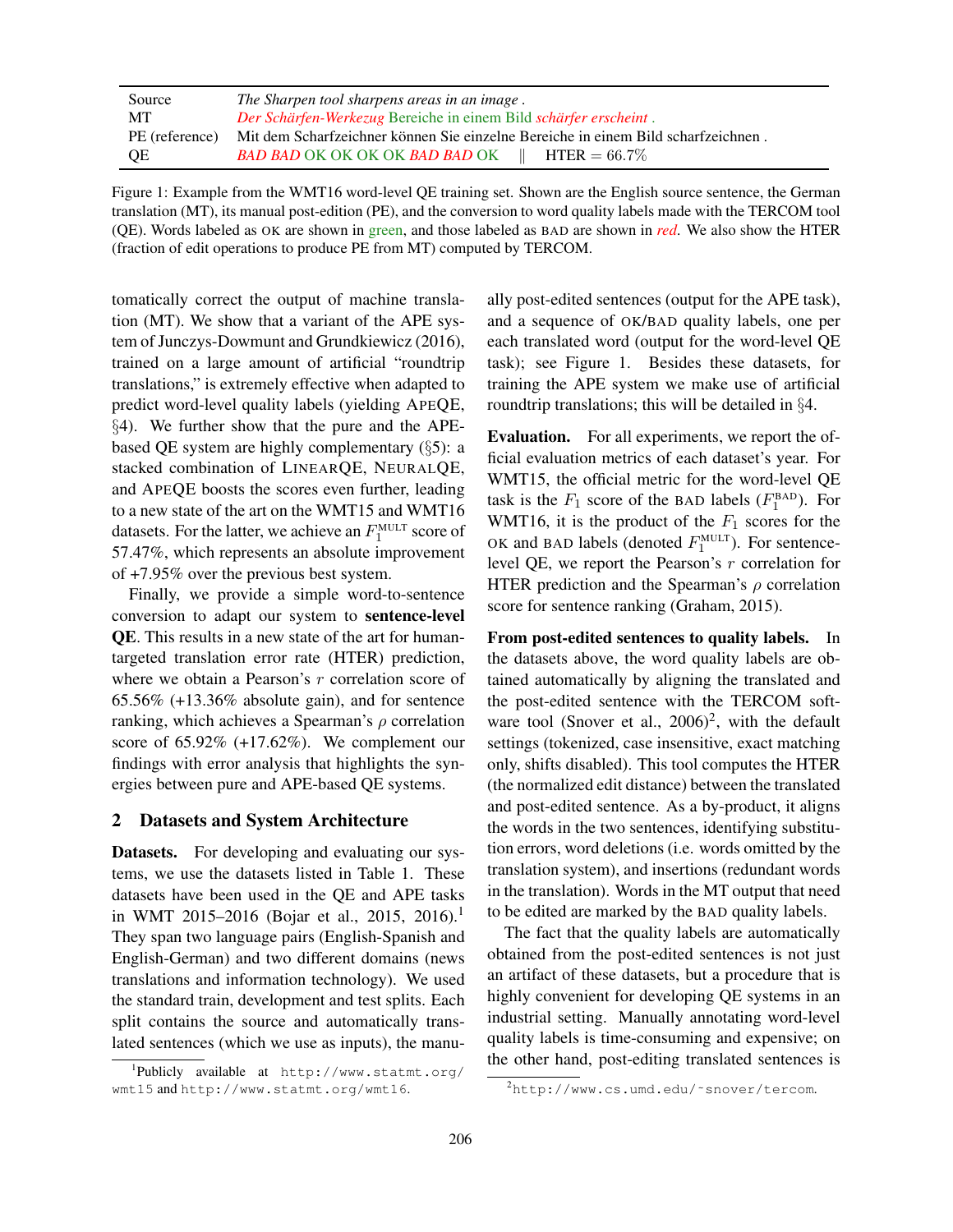| Dataset      | Language pair | $#$ sents | # words |
|--------------|---------------|-----------|---------|
| WMT15, Train | $En-Es$       | 11,271    | 257,548 |
| WMT15, Dev   | $En-Es$       | 1,000     | 23,207  |
| WMT15, Test  | $En-Es$       | 1,817     | 40,899  |
| WMT16, Train | En-De         | 12,000    | 210.958 |
| WMT16, Dev   | En-De         | 1,000     | 19,487  |
| WMT16, Test  | En-De         | 2,000     | 34,531  |

Table 1: Datasets used in this work.

commonly part of the workflow of crowd-sourced and professional translation services. Thus, getting quality labels for free from sentences that have already been post-edited is a much more realistic and sustainable process. This observation suggests that we can tackle word-level QE in two ways:

- 1. Pure QE: run the TER alignment tool (i.e. TER-COM) on the post-edited data, and then train a QE system directly on the generated quality labels;
- 2. APE-based QE: train an APE system on the original post-edited data, and at runtime use the TER aligment tool to convert the automatically post-edited sentences to quality labels.

From a machine learning pespective, QE is a sequence labeling problem (i.e., whose output sequence has a fixed length and a small number of labels), while APE is a sequence-to-sequence problem (where the output is of variable length and spans a large vocabulary). Therefore, we can regard APE-based QE as a "projection" of a more complex and fine-grained output (APE) into a simpler output space (QE). APE-based QE systems have the potential for being more powerful since they are trained with this finer-grained information (provided there is enough training data to make them generalize well). We report results in §4 confirming this hypothesis.

Our system architecture, described in full detail in the following sections, consists of state of the art pure QE and APE-based QE systems, which are then combined to yield a new, more powerful, QE system.

### 3 Pure Quality Estimation

The best performing system in the WMT16 wordlevel QE task was developed by the Unbabel team (Martins et al., 2016). It is a pure but rather complex QE system, ensembling a linear feature-based classifier with three different neural networks with different configurations. In this section, we provide a simpler version of their system, by replacing the three ensembled neural components by a single one, which we engineer in a principled way. We evaluate the resulting system on additional data (WMT15 in addition to WMT16), covering a new language pair and a new content type. Overall, we obtain a slightly higher accuracy with a much simpler system.

In this section, we describe the linear  $(\S 3.1)$  and neural (§3.2) components of our system, as well as their combination (§3.3).

#### 3.1 Linear Sequential Model

We start with the linear component of our model, a discriminative feature-based sequential model (called LINEARQE), based on Martins et al. (2016). The system receives as input a tuple  $\langle s, t, \mathcal{A} \rangle$ , where  $s = s_1 \dots s_M$  is the source sentence,  $t = t_1 \dots t_N$ is the translated sentence, and  $A \subseteq \{(m,n) | 1 \leq$  $m \leq M$ ,  $1 \leq n \leq N$  is a set of word alignments. It predicts as output a sequence  $\hat{y} = y_1 \dots y_N$ , with each  $y_i \in \{$  BAD, OK $\}$ . This is done as follows:

$$
\widehat{y} = \arg \max_{y} \sum_{i=1}^{N} \boldsymbol{w}^{\top} \boldsymbol{\phi}_{u}(s, t, \mathcal{A}, y_{i})
$$

$$
+ \sum_{i=1}^{N+1} \boldsymbol{w}^{\top} \boldsymbol{\phi}_{b}(s, t, \mathcal{A}, y_{i}, y_{i-1}). \quad (1)
$$

Above, w is a vector of weights,  $\phi_u(s, t, \mathcal{A}, y_i)$  are unigram features (depending only on a single output label),  $\phi_b(s, t, \mathcal{A}, y_i, y_{i-1})$  are bigram features (depending on consecutive output labels), and  $y_0$  and  $y_{N+1}$  are special start/stop symbols.

Features. Table 2 shows the unigram and bigram features used in the LINEARQE system. Like the baseline systems provided in WMT15/16, we include features that depend on the target word and its aligned source word, as well as the context surrounding them.<sup>3</sup> A distinctive aspect of our system is the inclusion of syntactic features, which will

<sup>&</sup>lt;sup>3</sup> Features involving the aligned source word are replaced by NIL if the target word is unaligned. If there are multiple aligned source words, they are concatenated into a single feature.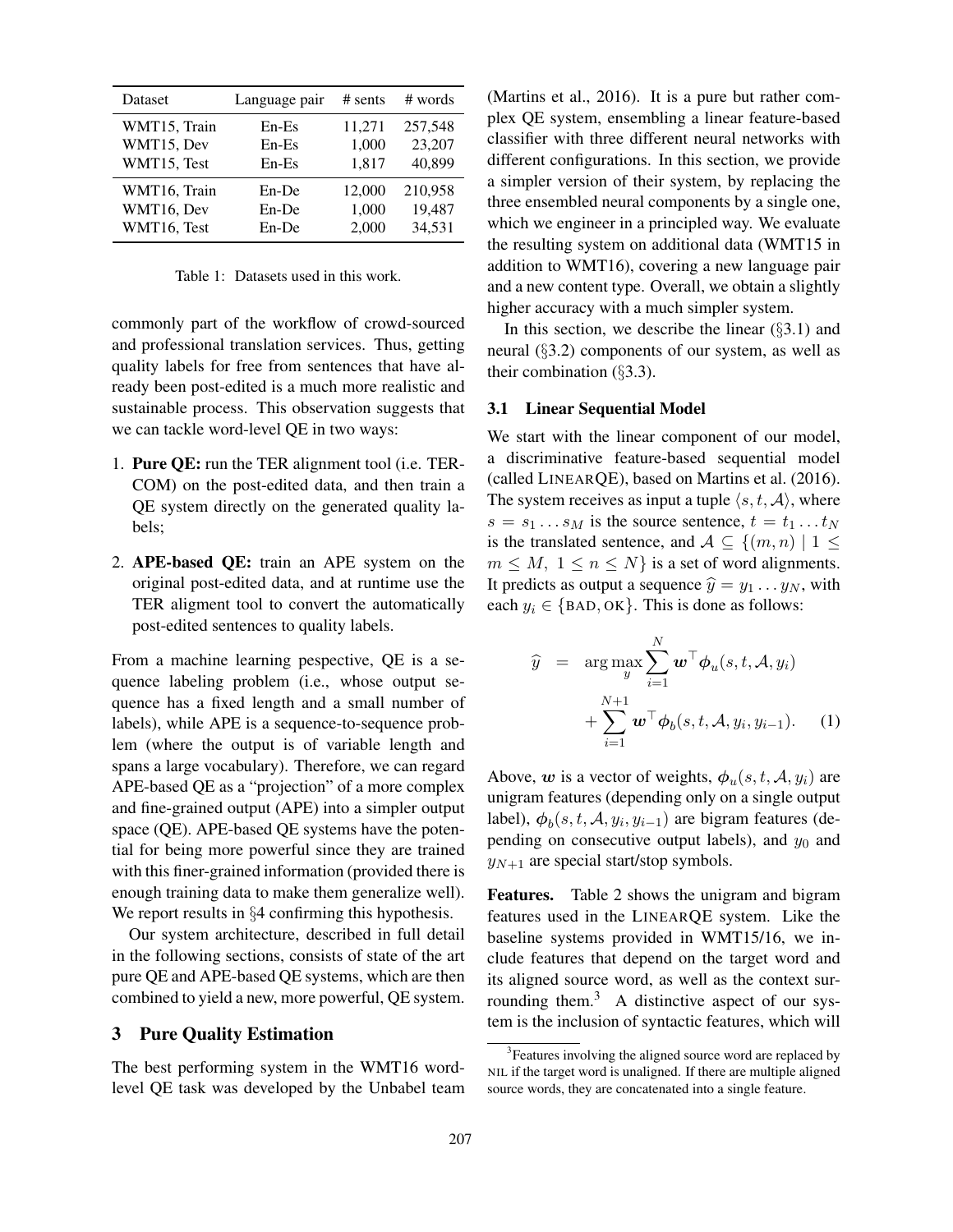| Features      | Label                                                                    | Input (referenced by the <i>i</i> th target word)                                                                                                                                                                                                             |
|---------------|--------------------------------------------------------------------------|---------------------------------------------------------------------------------------------------------------------------------------------------------------------------------------------------------------------------------------------------------------|
| unigram       | $y_i \wedge \ldots$                                                      | $*BIAS$<br>*WORD, LEFTWORD, RIGHTWORD<br>*SOURCEWORD, SOURCELEFTWORD, SOURCERIGHTWORD<br>*LARGESTNGRAMLEFT/RIGHT, SOURCELARGESTNGRAMLEFT/RIGHT<br>*POSTAG, SOURCEPOSTAG<br><sup>†</sup> WORD+LEFTWORD, WORD+RIGHTWORD<br>WORD+SOURCEWORD, POSTAG+SOURCEPOSTAG |
| simple bigram | $y_i \wedge y_{i-1} \wedge \ldots$                                       | BIAS                                                                                                                                                                                                                                                          |
| rich bigrams  | $y_i \wedge y_{i-1} \wedge \ldots$<br>$y_{i+1} \wedge y_i \wedge \ldots$ | all above<br>WORD+SOURCEWORD, POSTAG+SOURCEPOSTAG                                                                                                                                                                                                             |
| syntactic     | $y_i \wedge \ldots$                                                      | DEPREL, WORD+DEPREL<br>HEADWORD/POSTAG+WORD/POSTAG<br>LEFTSIBWORD/POSTAG+WORD/POSTAG<br>RIGHTSIBWORD/POSTAG+WORD/POSTAG<br>GRANDWORD/POSTAG+HEADWORD/POSTAG+WORD/POSTAG                                                                                       |

Table 2: Features used in the LINEARQE system (see Martins et al., 2016 for a detailed description). Features marked with  $*$  are included in the WMT16 baseline system. Those marked with  $*$  were proposed by Kreutzer et al. (2015).

show to be useful to detect grammatically incorrect constructions.<sup>4</sup> We use features that involve the dependency relation, the head word, and secondorder sibling and grandparent structures. Features involving part-of-speech (POS) tags and syntactic information are obtained with TurboTagger and TurboParser (Martins et al., 2013).<sup>5</sup>

**Training.** The feature weights are learned by running 50 epochs of the max-loss MIRA algorithm (Crammer et al., 2006), with regularization constant  $C \in \{10^{-k}\}_{k=1}^4$  and a Hamming cost function placing a higher penalty on false positives than on false negatives ( $c_{\text{FP}} \in \{0.5, 0.55, \ldots, 0.95\}, c_{\text{FN}} =$  $1 - c_{FP}$ ), to account for the existence of fewer BAD labels than OK labels in the data. These values are tuned on the development set.

Results and feature contribution. Table 3 shows the performance of the LINEARQE system. To help understand the contribution of each group of features, we evaluated different variants of the LINEARQE system on the development sets of WMT15/16. As expected, the use of bigrams improves the simple unigram model, and the syntac-

| Features          | WMT15 $(F_1^{\text{BAD}})$ | WMT16 $(F_1^{\text{MULT}})$ |
|-------------------|----------------------------|-----------------------------|
| unigrams only     | 41.77                      | 40.05                       |
| +simple bigram    | 42.20                      | 40.63                       |
| +rich bigrams     | 42.80                      | 43.65                       |
| +syntactic (full) | 43.68                      | 46.11                       |

Table 3: Performance on the WMT15 (En-Es) and WMT16 (En-De) development sets of several configurations of LINEARQE. We report the official metric for these shared tasks,  $F_1^{\text{BAD}}$  for WMT15 and  $F_1^{\text{MULT}}$  for WMT16.

tic features help even further. The impact of these features is more prominent in WMT16: the rich bigram features lead to scores about 3 points above a sequential model with a single indicator bigram feature, and the syntactic features contribute another 2.5 points. The net improvement exceeds 6 points over the unigram model.

#### 3.2 Neural System

Next, we describe the neural component of our pure QE system, which we call NEURALQE. In WMT15 and WMT16, the neural QUETCH system (Kreutzer et al., 2015) and its ensemble with other neural models (Martins et al., 2016) were components of the winning systems. However, none of these neural models managed to outperform a linear model when

<sup>4</sup>While syntactic features have been used previously in sentence-level QE (Rubino et al., 2012), they have never been applied to the finer-grained word-level variant tackled here.

<sup>5</sup>http://www.cs.cmu.edu/˜ark/TurboParser.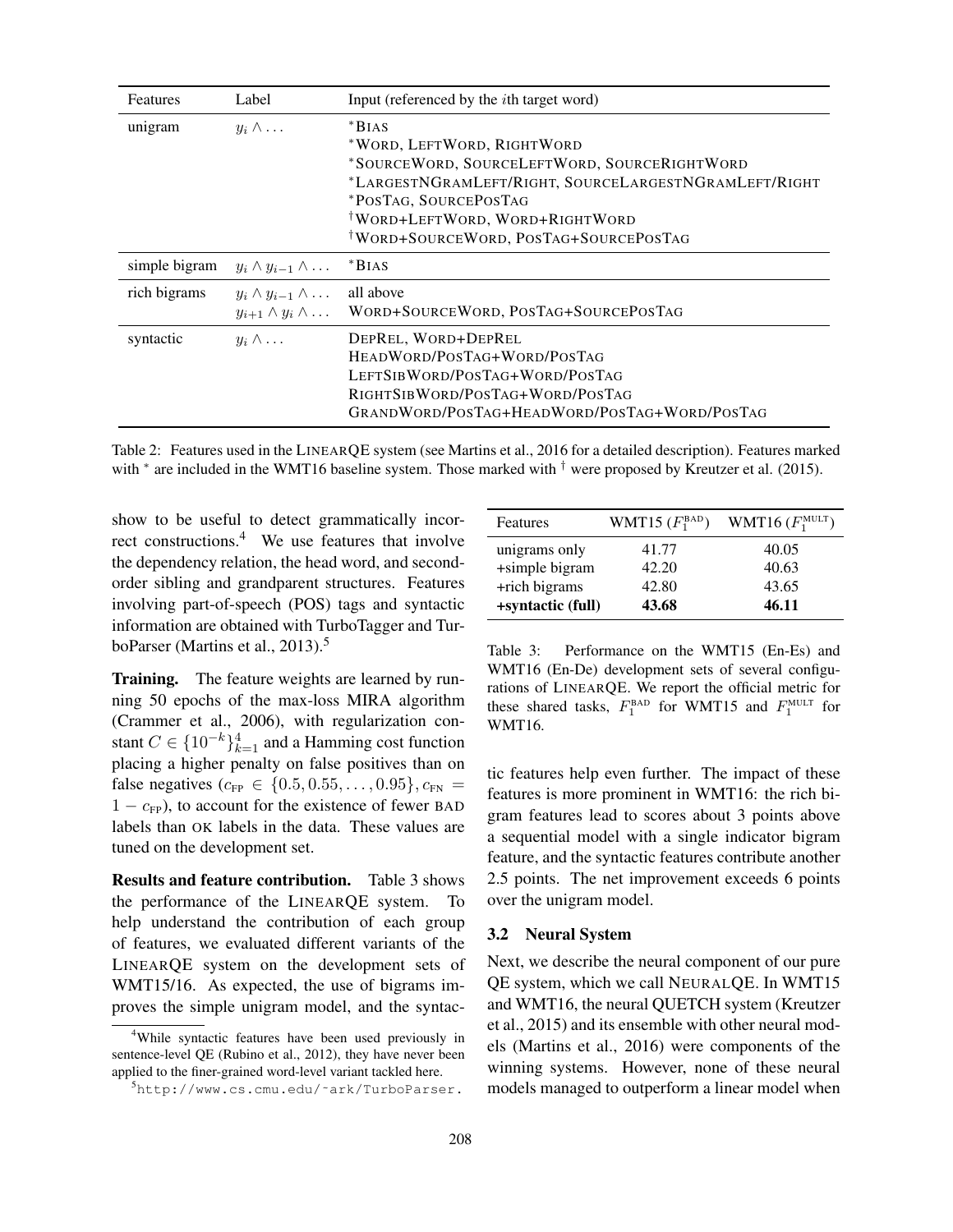

Figure 2: Architecture of our NEURALQE system.

considered in isolation—for example, QUETCH obtained a  $F_1^{\text{BAD}}$  of 35.27% in the WMT15 test set, far below the 40.84% score of the linear system built by the same team. By contrast, our carefully engineered NEURALQE model attains a performance superior to that of the linear system, as we shall see.

Architecture. The architecture of NEURALQE is depicted in Figure 2. We used Keras (Chollet, 2015) to implement our model. The system receives as input the source and target sentences  $s$  and  $t$ , their word-level alignments  $A$ , and their corresponding POS tags obtained from TurboTagger. The input layer follows a similar architecture as QUETCH, with the addition of POS features. A vector representing each target word is obtained by concatenating the embedding of that word with those of the aligned word in the source. $6$  The immediate left and right contexts for source and target words are also concatenated. We use the pre-trained 64 dimensional Polyglot word embeddings (Al-Rfou et al., 2013) for English, German, and Spanish, and refine them during training. In addition to this, POS tags for each source and target word are also embedded and concatenated. POS embeddings have size 50 and are initialized as described by Glorot and Bengio (2010). A dropout probability of 0.5 is applied to the resulting vector representations.

The following layers are then applied in sequence:

1. Two feed-forward layers of size 400 with rectified linear units (ReLU; Nair and Hinton (2010));

- 2. A layer with bidirectional gated recurrent units (BiGRU, Cho et al. (2014)) of size 200, where forward and backward vectors are concatenated, trained with layer normalization (Ba et al., 2016);
- 3. Two feed-forward ReLU layers of size 200;
- 4. A BiGRU layer of size 100 with identical configuration to the previous BiGRU;
- 5. Two more feed-forward ReLU layers of sizes 100 and 50, respectively.

As the output layer, a softmax transformation over the OK/BAD labels is applied. The choice for this architecture was dictated by experiments on the WMT16 development data, as we explain next.

Training. We train the model with the RMSProp algorithm (Tieleman and Hinton, 2012) by minimizing the cross-entropy with a linear penalty for BAD word predictions, as in Kreutzer et al. (2015). We set the BAD weight factor to 3.0. All hyperparameters are adjusted based on the development set. Target sentences are bucketed by length and then processed in batches (without any padding or truncation).

Results and architectural choices. The final results are shown in Table 4. Overall, the final NEU-RALQE model achieves an  $F_1^{\text{MULT}}$  score of 46.80% on the WMT16 development set, compared with the 46.11% obtained with the LINEARQE system (cf. Table 3). This contrasts with previous neural systems, such as QUETCH (Kreutzer et al., 2015) and any of the three neural systems developed by Martins et al. (2016), which could not outperform a rich feature linear classifier.

To justify the most relevant choices regarding the architecture of NEURALQE, we also evaluated several variations of it on the WMT16 development set. The use of recurrent layers yields the largest contribution to the performance of NEURALQE, as the scores drop sharply (by more than 4 points) if they are replaced by feed-forward layers (which would correspond to a mere deeper QUETCH model). The first BiGRU is particulary effective, as scores drop more than 2 points if it is removed. The use of layer normalization on the recurrent layers also contributes positively  $(+1.20)$  to the final score. As expected, the use of POS tags adds another large improvement: everything staying the same, the model

<sup>&</sup>lt;sup>6</sup>For the cases in which there are multiple source words aligned to the same target word, the embeddings are averaged.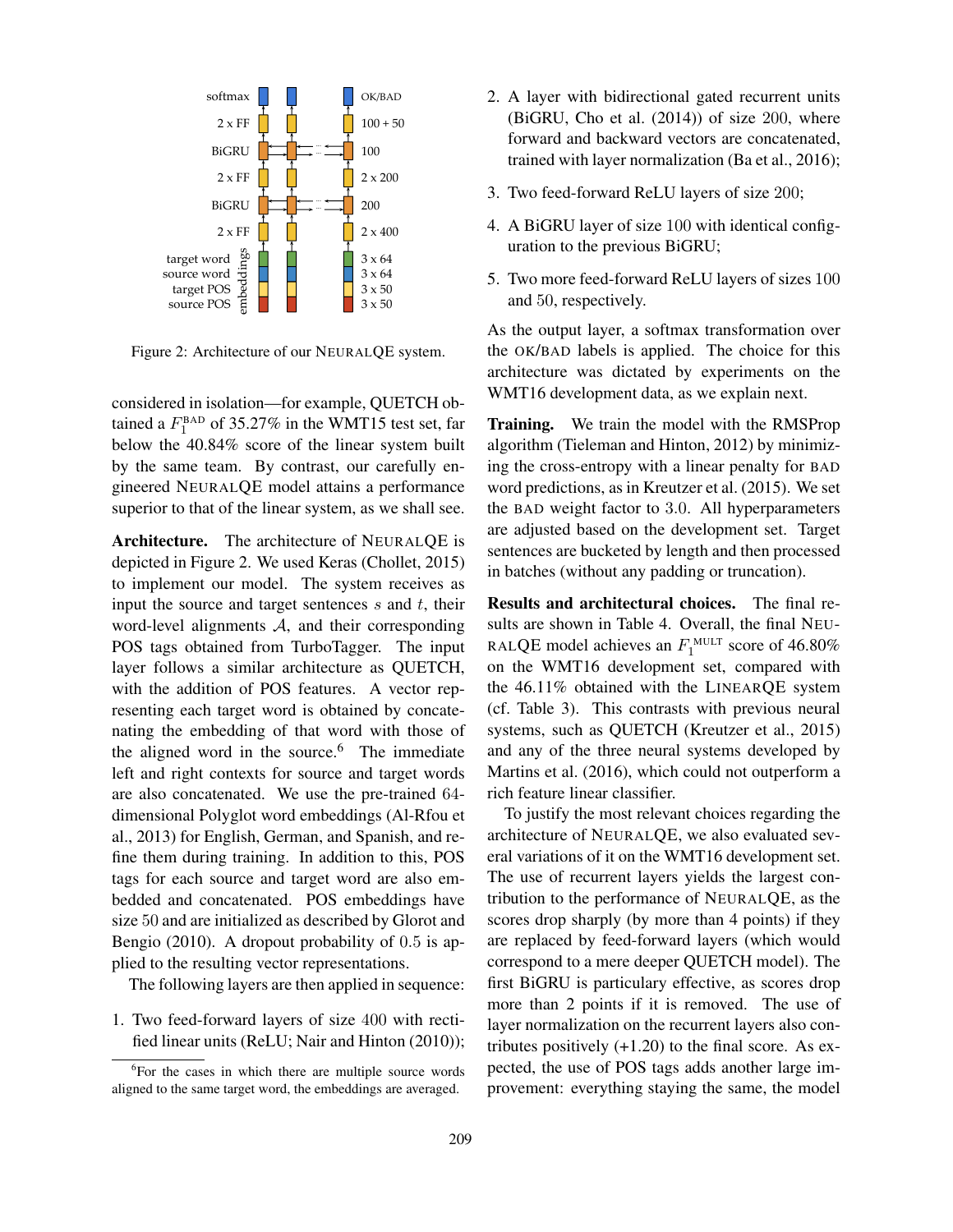| Model                     |                |
|---------------------------|----------------|
| <b>NEURALQE</b>           | 46.80          |
| No POS tags               | 44.41 (-2.39)  |
| Replace BiGRU by FF       | $42.36(-4.44)$ |
| Only the first BiGRU      | $45.76(-1.04)$ |
| Only the second BiGRU     | 44.37 (-2.43)  |
| Remove FF between BiGRUs  | $46.35(-0.45)$ |
| Narrower layers           | $45.09(-1.71)$ |
| <b>Broader</b> layers     | $45.02(-1.78)$ |
| One more layer at the end | $46.31(-0.49)$ |
| No layer normalization    | $45.60(-1.20)$ |

Table 4: Effect of architectural changes in NEURALQE on the WMT16 development set.

without POS tags as input performs almost 2.5 points worse. Finally, varying the size of the hidden layers and the depth of the network hurts the final model's performance, albeit more slightly.

### 3.3 Stacking Neural and Linear Models

We now stack the NEURALQE system (§3.2) into the LINEARQE system (§3.1) as an ensemble strategy; we call the resulting system STACKEDQE.

Stacking architectures (Wolpert, 1992; Breiman, 1996) have proved effective in structured NLP problems (Cohen and de Carvalho, 2005; Martins et al., 2008). The underlying idea is to combine two systems by letting the prediction of the first system be used as an input feature for the second system. During training, it is necessary to jackknife the first system's predictions to avoid overfitting the training set. This is done by splitting the training set in  $K$  folds (we set  $K = 10$ ) and training K different instances of the first system, where each instance is trained on  $K - 1$  folds and makes predictions for the left-out fold. The concatenation of all the predictions yields an unbiased training set for the second classifier.

Neural intra-ensembles. We also evaluate the performance of intra-ensembled neural systems. We train independent instances of NEURALQE with different random initializations and different data shuffles, following the approach of Jean et al. (2015) in neural MT. In Tables 5–6, we report the performance on the WMT15 and WMT16 datasets of systems ensembling 5 and 15 of these instances, called respectively NEURALQE-5 and NEURALQE-15. The in-

| Model                                                                        | $F_1^{\text{BAD}}$ dev                    | $F_1^{\text{BAD}}$<br>test                |
|------------------------------------------------------------------------------|-------------------------------------------|-------------------------------------------|
| Best system in WMT15<br>QUETCH+ (2nd best)                                   | $43.1 -$                                  | 43.12<br>43.05                            |
| LINEAROE<br><b>NEURALQE</b><br>NEURALQE-5<br>NEURALQE-15<br><b>STACKEDQE</b> | 43.68<br>43.51<br>44.21<br>44.11<br>44.68 | 42.50<br>43.35<br>43.54<br>43.93<br>43.70 |

Table 5: Performance of the pure QE systems on the WMT15 datasets. The best performing system in the WMT15 competition was by Espla-Gomis et al. (2015), ` followed by Kreutzer et al. (2015)'s QUETCH+, which is also an ensemble of a linear and a neural system.

| Model                     | $F_1^{\text{MULT}}$ dev | $F_1^{\text{MULT}}$<br>test |
|---------------------------|-------------------------|-----------------------------|
| Best system in WMT16      | 49.25                   | 49.52                       |
| Unbabel-Linear (2nd best) | 45.94                   | 46.29                       |
| LINEAROE                  | 46.11                   | 46.16                       |
| <b>NEURALQE</b>           | 46.80                   | 47.29                       |
| NEURALQE-5                | 47.30                   | 48.50                       |
| NEURALQE-15               | 46.77                   | 47.98                       |
| <b>STACKEDQE</b>          | 49.16                   | 50.27                       |

Table 6: Performance of the pure QE systems on the WMT16 datasets. The best performing system in the WMT16 competition was by Martins et al. (2016), followed by a linear system developed by the same team (Unbabel-Linear).

stances are ensembled by taking the averaged probability of each word being BAD. We see consistent benefits (both for WMT15 and WMT16) in ensembling 5 neural systems and (somewhat surprisingly) some degradation with ensembles of 15.

Stacking architecture. The individual instances of the neural systems are incorporated in the stacking architecture as different features, yielding STACKEDQE. In total, we have 15 predictions (probability values given by each NEURALQE system) for every word in the training, development and test datasets. These predictions are plugged as additional features in the LINEARQE model. As unigram features, we used one real-valued feature for every model prediction at each position, conjoined with the label. As bigram features, we used two realvalued features for every model prediction at the two positions, conjoined with the label pair.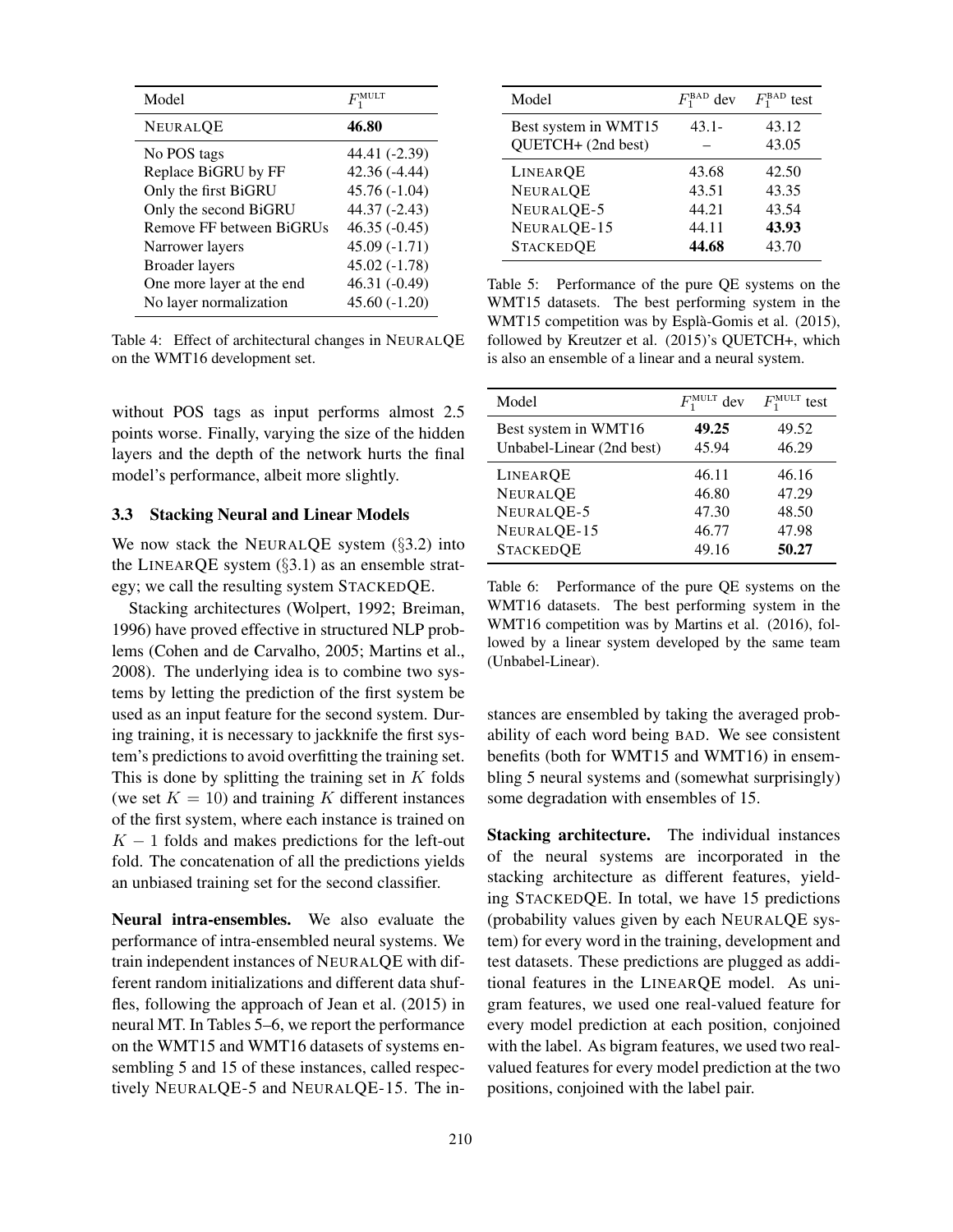The results obtained with this stacked architecture on the WMT15 and WMT16 datasets are shown respectively in Tables 5 and 6. In WMT15, it is unclear if stacking helps over the best intra-ensembled neural system, with a slight improvement in the development set, but a degradation in the test set. In WMT16, however, stacking is clearly beneficial, with a boost of about 2 points over the best intraensembled neural system and 3–4 points above the linear system, both in the development and test partitions. For the remainder of this paper, we will take STACKEDQE as our pure QE system.

### 4 APE-Based Quality Estimation

Now that we have described a pure QE system, we move on to an APE-based QE system (APEQE).

Our starting point is the system submitted by the Adam Mickiewicz University (AMU) team to the APE task of WMT16 (Junczys-Dowmunt and Grundkiewicz, 2016). They explored the application of neural translation models to the APE problem and achieved good results by treating different models as components in a log-linear model, allowing for multiple inputs (the source s and the translated sentence  $t$ ) that were decoded to the same target language (post-edited translation  $p$ ). Two systems were considered, one using s as the input  $(s \rightarrow p)$  and another using t as the input  $(t \rightarrow p)$ . A simple string-matching penalty integrated within the loglinear model was used to control for higher faithfulness with regard to the raw MT output. The penalty fires if the APE system proposes a word in its output that has not been seen in  $t$ .

To overcome the problem of too little training data, Junczys-Dowmunt and Grundkiewicz (2016) generated large amounts of artificial data via roundtrip translations: a large corpus of monolingual sentences is first gathered for the target language in the domain of interest (each sentence is regarded as an artificial post-edited sentence  $p$ ); then an MT system is ran to translate these sentences to the source language (which are regarded as the source sentences s), and another MT system in the reverse direction translates the latter back to the target language (playing the role of the translations  $t$ ). The artificial data is filtered to match the HTER statistics of the training and development data for the shared task.<sup>7</sup> Their submission improved over the uncorrected baseline on the unseen WMT16 test set by - 3.2% TER and +5.5% BLEU and outperformed any other system submitted to the shared-task by a large margin.

#### 4.1 Training the APE System

We reproduce the experiments from Junczys-Dowmunt and Grundkiewicz (2016) using Nematus (Sennrich et al., 2016) for training and AmuNMT (Junczys-Dowmunt et al., 2016) for decoding.

As stated in §3.3, jackknifing is required to avoid overfitting during the training procedure of the stacked classifiers (§5), therefore we start by preparing four jackknifed models. We perform the following steps:

- We divide the original WMT16 training set into four equally sized parts, maintaining correspondences between different languages. Four new training sets are created by leaving out one part and concatenating the remaining three parts.
- For each of the four new training sets, we train one APE model on a concatenation of a smaller set of artificial data (denoted as "round-trip.n1" in Junczys-Dowmunt and Grundkiewicz (2016), consisting of 531,839 sentence triples) and a 20 fold oversampled new training set. Each of these newly created four APE models has not seen a different part of the quartered original training data.
- To avoid overfitting, we use scaling dropout  $\delta$  over GRU steps and input embeddings, with dropout probabilities 0.2, and over source and target words with probabilities 0.1 (Sennrich et al., 2016).
- We use Adam (Kingma and Ba, 2014) instead of Adadelta (Zeiler, 2012).
- We train both models  $(s \rightarrow p \text{ and } t \rightarrow p)$  until convergence up to 20 epochs, saving model checkpoints every 10,000 mini-batches.

 $7$ The artificial filtered data has been made available by the authors at https://github.com/emjotde/amunmt/ wiki/AmuNMT-for-Automatic-Post-Editing.

<sup>&</sup>lt;sup>8</sup>Currently available in the MRT branch of Nematus at https://github.com/rsennrich/nematus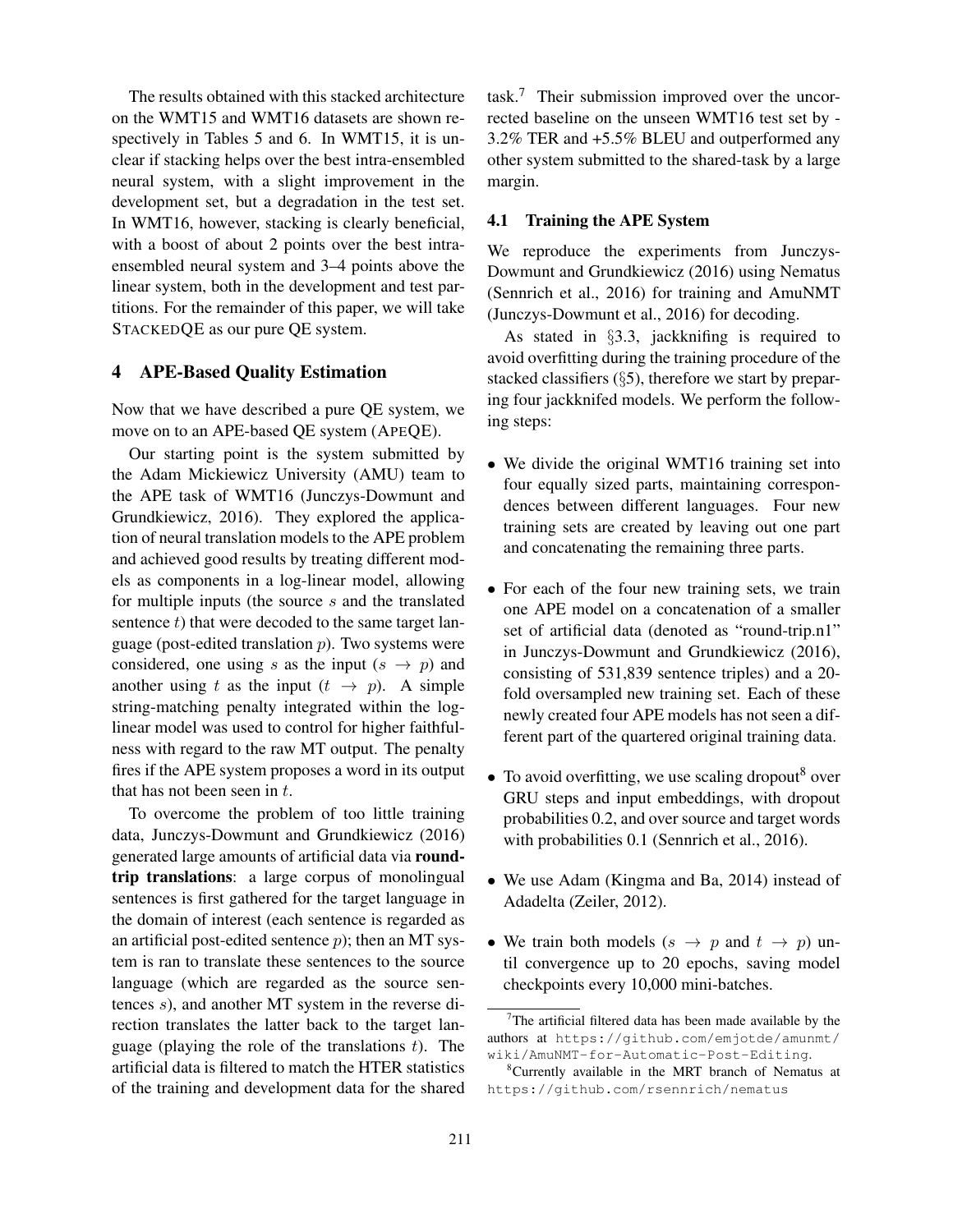| System                | WMT15 | WMT16 |
|-----------------------|-------|-------|
| Best system           | 23.23 | 21.52 |
| Uncorrected baseline  | 22.91 | 24.76 |
| APE $t \to p$         | 23.91 | 22.60 |
| APE $s \rightarrow p$ | 40.44 | 28.39 |
| <b>APE TER-tuned</b>  | 23.29 | 20.99 |

Table 7: TER scores on the official WMT15 and WMT16 test sets for the APE task. Lower is better.

• The last four model checkpoints of each training run are averaged element-wise (Junczys-Dowmunt et al., 2016) resulting in new single models with generally improved performance.

To verify the quality of the APE system, we ensemble the 8 resulting models (4 times  $s \to p$  and 4 times  $t \to p$ ) and add the APE penalty described in Junczys-Dowmunt and Grundkiewicz (2016). This large ensemble across folds is only used during test time. For creating the jackknifed training data, only the models from the corresponding fold are used. Since we combine models of different types, we tune weights on the development set with MERT<sup>9</sup> (Och, 2003) towards TER, yielding the model denoted as "APE TER-tuned". Results are listed in Table 7 for the APE shared task (WMT 16). For the purely  $s \rightarrow p$  and  $t \rightarrow p$  ensembles, models are weighted equally. We achieve slightly better results in terms of TER, the main task metric, than the original system, using less data.

For completeness, we also apply this procedure to WMT15 data, generating a similar resource of 500K artificial English-Spanish-Spanish postediting triplets via roundtrip translation.<sup>10</sup> The training, jackknifing and ensembling methods are the same as for the WMT16 setting. For the WMT15 APE shared task, results are less persuasive than for WMT16: none of the shared task participants was able to beat the uncorrected baseline and our system fails at this as well. However, we produced the

|               | $F_1^{\text{BAD}}$ dev | $F_1^{\text{BAD}}$ test |
|---------------|------------------------|-------------------------|
| APE $t \to p$ | 13.46                  | 12.83                   |
| APE $s \to p$ | 41.56                  | 41.57                   |
| APE TER-tuned | 5.96                   | 4.72                    |
| <b>APEQE</b>  | 46.44                  | 46.05                   |

Table 8: Performance of APE-based QE systems on the WMT15 development and test sets.

|               | $F_1^{\text{MULT}}$ dev | $F_1^{\text{MULT}}$ test |
|---------------|-------------------------|--------------------------|
| APE $t \to p$ | 27.46                   | 31.39                    |
| APE $s \to p$ | 51.92                   | 53.70                    |
| APE TER-tuned | 40.17                   | 41.87                    |
| <b>APEOE</b>  | 54.95                   | 55.68                    |

Table 9: Performance of APE-based QE systems on the WMT16 development and test sets.

second strongest system for case-sensitive TER (Table 7, WMT15) and the strongest for case-insensitve TER (22.49 vs. 22.54).

#### 4.2 Adaptation to QE and Task-Specific Tuning

As described in §2, APE outputs can be turned into word quality labels using TER-based word alignments. Somewhat surprisingly, among the APE systems introduced above, we observe in Table 9 that the  $s \to p$  APE system is the so-far strongest standalone QE system for the WMT16 task in this work. This system is essentially a retrained neural MT component without any additional features.<sup>11</sup> The  $t \rightarrow p$  system and the TER-tuned APE ensemble are much weaker in terms of  $F_1^{\text{MULT}}$ . This is less surprising in the case of the full ensemble, as it has been tuned towards TER for the APE task specifically. However, we can obtain even better APEbased QE systems for both shared task settings by tuning the full APE ensembles towards  $F_1^{\text{MULT}}$ , the official WMT16 QE metric, and towards  $F_1^{\text{BAD}}$  for WMT15.<sup>12</sup> With this approach, we produce our new best stand-alone QE-systems for both shared tasks, which we denote as APEQE.

<sup>&</sup>lt;sup>9</sup>We found MERT to work better when tuning towards TER than kb-MIRA which has been used in the original paper.

 $10$ Our artificially created data might suffer from a higher mismatch between training and development data. While we were able to match the TER statistics of the dev set, BLEU scores are several points lower. The artificial WMT16 data we created in Junczys-Dowmunt and Grundkiewicz (2016) matches both, TER and BLEU scores, of the respective development set.

<sup>&</sup>lt;sup>11</sup>Note that this system resembles other QE approaches which use pseudo-reference features (Albrecht and Hwa, 2008; Soricut and Narsale, 2012; Shah et al., 2013), since the  $s \to p$ is essentially an "alternative" MT system.

 $12$ Using again MERT and executing 7 iterations on the official development set with an n-best list size of 12.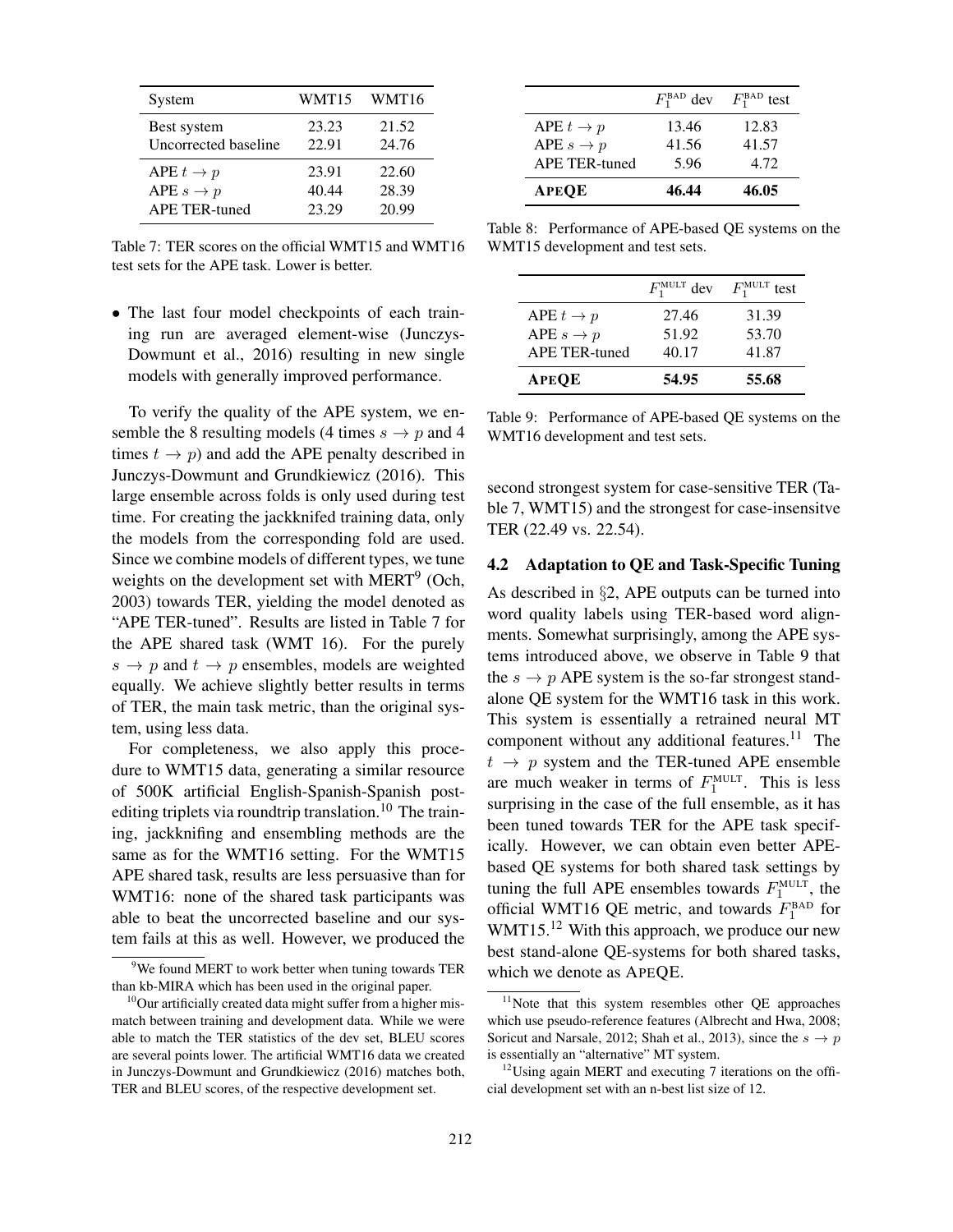|                      | $F_1^{\text{BAD}}$ dev | $F_1^{\rm BAD}$<br>test |
|----------------------|------------------------|-------------------------|
| Best system in WMT15 | 43.1                   | 43.12                   |
| LINEAROE             | 43.68                  | 42.50                   |
| <b>NEURALQE</b>      | 43.51                  | 43.35                   |
| <b>STACKEDQE</b>     | 44.68                  | 43.70                   |
| APEQE                | 46.44                  | 46.05                   |
| <b>FULLSTACKEDQE</b> | 47.61                  | 47.08                   |

Table 10: Performance of the several word-level QE systems on the WMT15 development and test datasets. The baseline is the best participating system in WMT15, from Espla-Gomis et al. (2015). `

#### 5 Full Stacked System

Finally, we consider a larger stacked system where we stack both NEURALQE and APEQE into LIN-EARQE. This will mix pure QE with APE-based QE systems; we call the result FULLSTACKEDQE. The procedure is analogous to that described in §3.3, with one extra binary feature for the APE-based word quality label predictions. For training, we used jackknifing as described in §3.3.

### 5.1 Word-Level QE

The performance of the FULLSTACKEDQE system on the WMT15 and WMT16 datasets are shown in Tables 10–11. We compare with the other systems introduced in this paper, and with the best participating systems at WMT15–16 (Espla-Gomis et al., ` 2015; Martins et al., 2016).

We can see that the APE-based and the pure QE systems are complementary: the full combination of the linear, neural, and APE-based systems improves the scores with respect to the best individual system (APEQE) by about 1 point in WMT15 and 2 points in WMT16. Overall, we obtain for WMT16 an  $F_1^{\text{MULT}}$  score of 57.47%, a new state of the art, and an absolute gain of +7.95% over Martins et al. (2016). This is a remarkable improvement that can pave the way for a wider adoption of word-level QE systems in industrial settings. For WMT15, we also obtain a new state of the art, with a less impressive gain of +3.96% over the best previous system. In §6 we analyze the errors made by the pure and the APE-based QE systems to better understand how they complement each other.

|                      | $F_1^{\text{MULT}}$ dev | $F_1^{\text{MULT}}$ test |
|----------------------|-------------------------|--------------------------|
| Best system in WMT16 | 49.25                   | 49.52                    |
| LINEAROE             | 46.11                   | 46.16                    |
| <b>NEURALQE</b>      | 46.80                   | 47.29                    |
| <b>STACKEDQE</b>     | 49.16                   | 50.27                    |
| <b>APEQE</b>         | 54.95                   | 55.68                    |
| <b>FULLSTACKEDQE</b> | 56.80                   | 57.47                    |

Table 11: Performance of the several word-level QE systems on the WMT16 development and test datasets. The baseline is the best participating system in WMT16, from the Unbabel team (Martins et al., 2016).

#### 5.2 Sentence-Level QE

Encouraged by the strong results obtained with the FULLSTACKEDQE system in word-level QE, we investigate how we can adapt this system for HTER prediction at sentence level. Prior work (de Souza et al., 2014) incorporated word-level quality predictions as features in a sentence-level QE system, training a feature-based linear classifier. Here, we show that a very simple conversion, which requires no training or tuning, is enough to obtain a substantial improvement over the state of the art.

For the APE system, it is easy to obtain a prediction for HTER: we can simply measure the HTER between the translated sentence  $t$  and the predicted corrected sentence  $\hat{p}$ . For a pure QE system, we apply the following word-to-sentence conversion technique: (i) run a QE system to obtain a sequence of OK and BAD word quality labels; (ii) use the fraction of BAD labels as an estimate for HTER. Note that this procedure, while not requiring any training, is far from perfect. Words that are not in the translated sentence but exist in the reference post-edited sentence do not originate BAD labels, and therefore will not contribute to the HTER estimate. Yet, as we will see, this procedure applied to the STACKEDQE system (i.e. without the APEQE component) is already sufficient to obtain state of the art results. Finally, to combine the APE and pure QE systems toward sentence-level QE, we simply take the average of the two HTER predictions above.

Table 12 shows the results obtained with our pure QE system (STACKEDQE), with our APEbased system (APEQE), and with the combination of the two (FULLSTACKEDQE). As baselines, we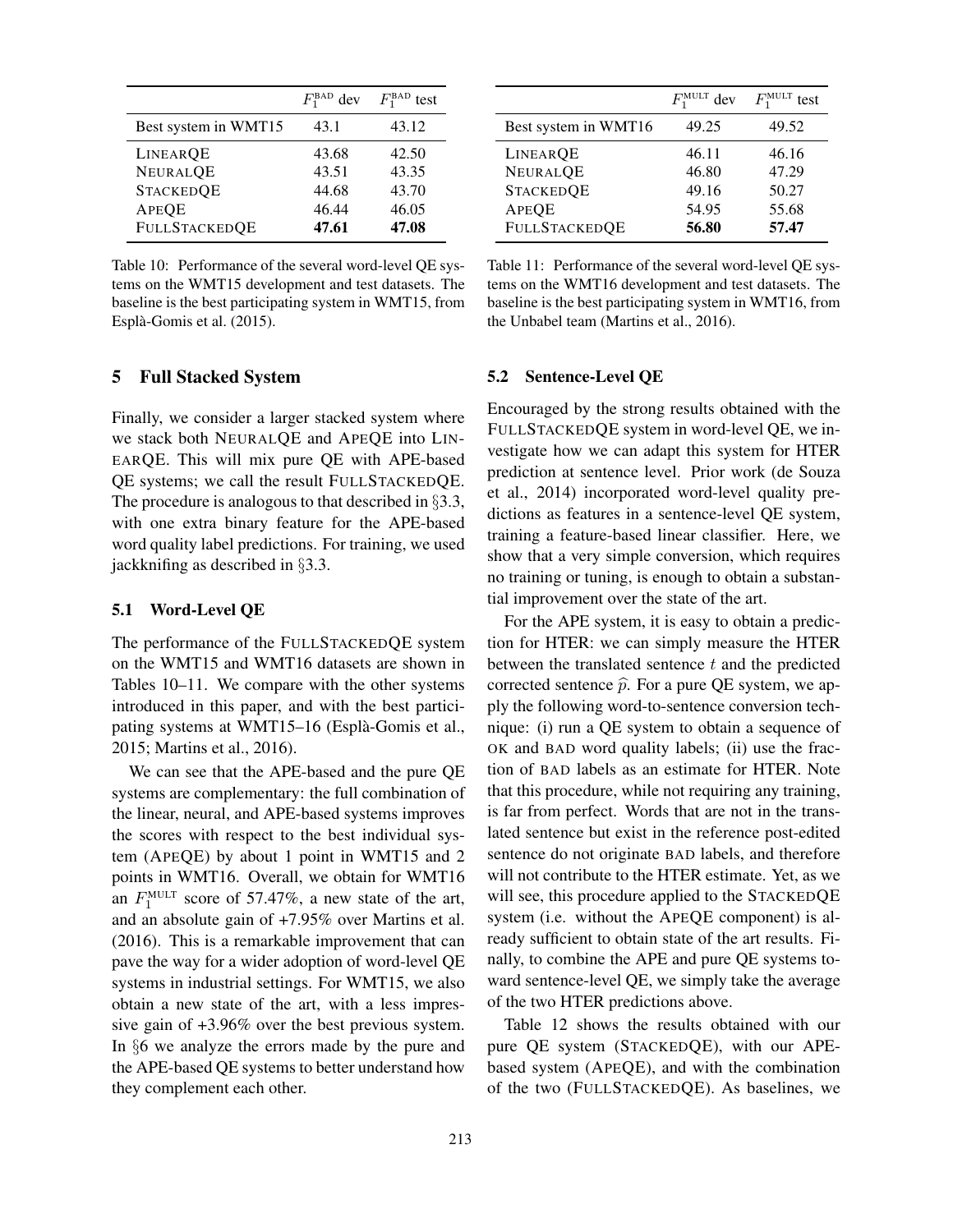|       |                                | Pearson dev | Pearson test | Spearman dev | Spearman test |
|-------|--------------------------------|-------------|--------------|--------------|---------------|
| WMT15 | Best system in WMT15 (ranking) |             | 39.41        |              | 36.49         |
|       | Best system in WMT15 (HTER)    |             | 38.46        |              | 36.81         |
|       | <b>STACKEDQE</b>               | 32.29       | 36.96        | 33.22        | 34.44         |
|       | APEOE                          | 29.33       | 40.39        | 30.80        | 38.74         |
|       | <b>FULLSTACKEDQE</b>           | 36.07       | 44.99        | 36.68        | 42.30         |
| WMT16 | Best system in WMT16 (ranking) |             | 52.5         |              |               |
|       | Best system in WMT16 (HTER)    |             | 46.0         |              | 48.3          |
|       | <b>STACKEDQE</b>               | 55.30       | 54.93        | 56.46        | 55.34         |
|       | APEOE                          | 59.04       | 61.27        | 61.06        | 62.48         |
|       | <b>FULLSTACKEDOE</b>           | 64.04       | 65.56        | 65.52        | 65.92         |

Table 12: Performance of our sentence-level QE systems on the WMT15 an WMT16 datasets, as measured by the WMT16 official evaluation script. The baselines are the best WMT15–16 systems in the HTER prediction track (Bicici et al., 2015; Kozlova et al., 2016) and in the sentence ranking track (Langlois, 2015; Kim and Lee, 2016).

report the performance of the two best systems in the sentence-level QE tasks at WMT15 and WMT16 (Bicici et al., 2015; Langlois, 2015; Kozlova et al., 2016; Kim and Lee, 2016).

The results are striking: for WMT16, even our weakest system (STACKEDQE) with the simple conversion procedure above is already sufficient to obtain state of the art results, outperforming Kozlova et al. (2016) and Kim and Lee (2016) by a considerable margin. The APEQE system gives a very large boost over these scores, which are further increased by the combined FULLSTACKEDQE system. Overall, we obtain absolute gains of  $+13.36\%$  in Pearson's r correlation score for HTER prediction, and +17.62% in Spearman's  $\rho$  correlation for sentence ranking, a considerable advance over the previous state of the art. For WMT15, we also obtain a new state of the art, with less sharp (but still significant) improvements: +5.08% in Pearson's r correlation score, and +5.81% in Spearman's  $\rho$  correlation.

#### 6 Error Analysis

Performance over sentence length. To better understand the differences in performance between the pure QE system (STACKEDQE) and the APE-based system (APEQE), we analyze how the two systems, as well as their combination (FULLSTACKEDQE), perform as a function of the sentence length.

Figure 3 shows the averaged number of BAD predictions made by the three systems for different sentences lengths, in the WMT16 development set. For comparison, we show also the true average number of BAD words in the gold standard. We observe that, for short sentences (less than 5 words), the pure QE system tends to be too optimistic (i.e., it underpredicts BAD words) and the APE-based system too pessimistic (overpredicting them). In the range of 5-10 words, the pure QE system matches the proportion of BAD words more accurately than the APE-based system. For medium/long sentences, we observe the opposite behavior (this is particularly clear in the 20-25 word range), with the APE-based system being generally better. On the other hand, the combination of the two systems (FULLSTACKEDQE) manages to find a good balance between these two biases, being much closer to the true proportion of BAD labels for both shorter and longer sentences than any of the individual systems. This shows that the two systems complement each other well in the combination.

Illustrative examples. Table 13 shows concrete examples of quality predictions on the WMT16 development data. In the top example, we can see that the APE system correctly replaced *Angleichungsfarbe* by *Mischfarbe*, but is under-corrective in other parts. The APEQE system therefore misses several BAD words, but manages to get the correct label (OK) for *den*. By contrast, the pure QE system erroneously flags this word as incorrect, but it makes the right decision on *Farbton* and *zu erstellen*, being more accurate than APEQE. The combination of the two systems (pure QE and APEQE) leads to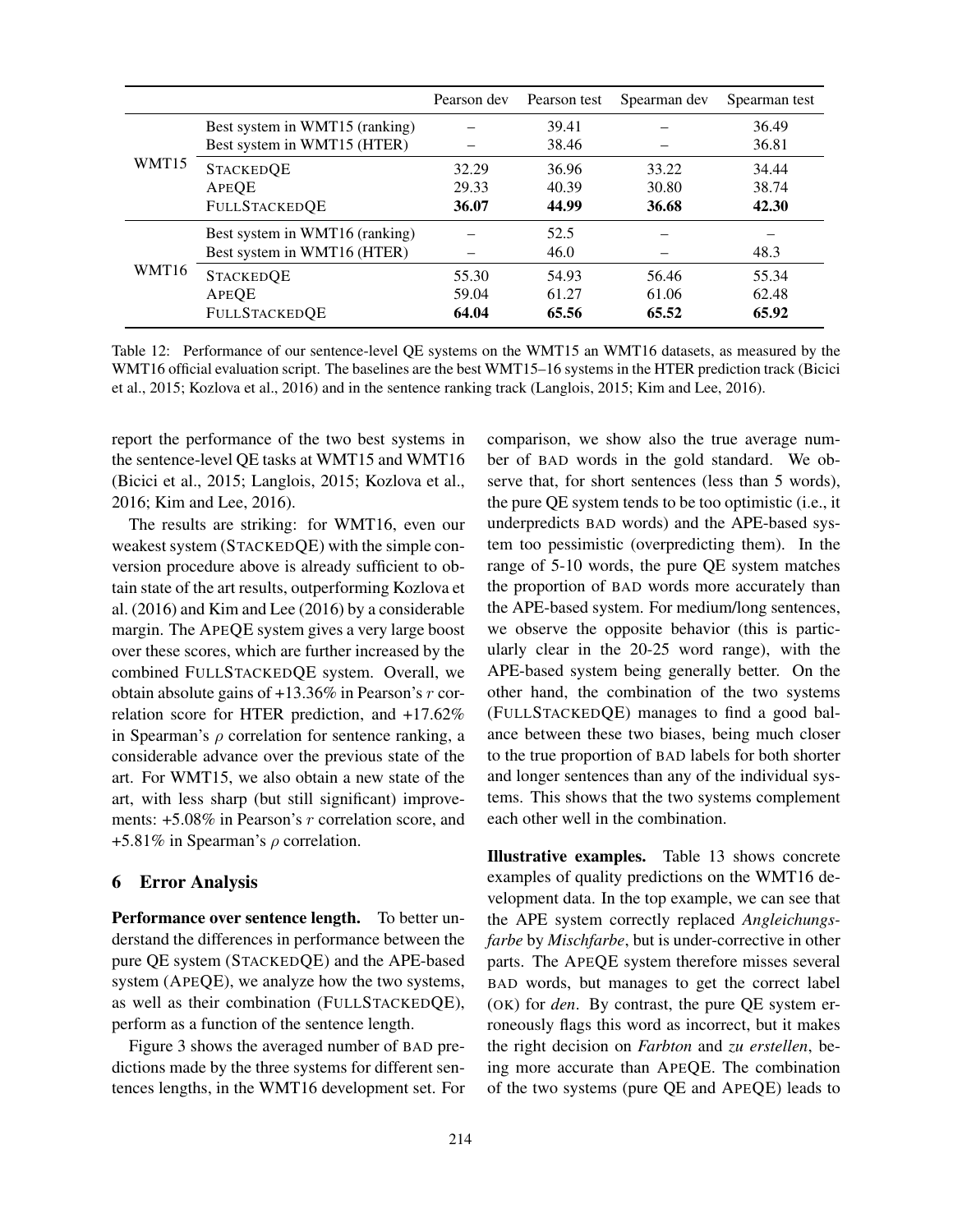| Source               | Combines the hue value of the blend color with the luminance and saturation of the base color to<br>create the result color.   |
|----------------------|--------------------------------------------------------------------------------------------------------------------------------|
| МT                   | Kombiniert den Farbton Wert der Angleichungsfarbe mit der Luminanz und Sättigung der<br>Grundfarbe <b>zu erstellen</b> .       |
| PE (Reference)       | Kombiniert den Farbtonwert der Mischfarbe mit der Luminanz und Sättigung der Grundfarbe.                                       |
| <b>APE</b>           | Kombiniert den Farbton der Mischfarbe mit der Luminanz und die Sättigung der Grundfarbe,<br>um die Ergebnisfarbe zu erstellen. |
| <b>STACKEDQE</b>     | Kombiniert den Farbton Wert der Angleichungsfarbe mit der Luminanz und Sättigung der Grund-<br>farbe zu erstellen.             |
| APEQE                | Kombiniert den Farbton Wert der Angleichungsfarbe mit der Luminanz und Sättigung der Grund-<br>farbe zu erstellen.             |
| <b>FULLSTACKEDOE</b> | Kombiniert den Farbton Wert der Angleichungsfarbe mit der Luminanz und Sättigung der Grund-<br>farbe zu erstellen.             |
| Source               | The Video Preview plug - in supports RGB, grayscale, and indexed images.                                                       |
| <b>MT</b>            | Mit dem Zusatzmodul "Videovorschau" unterstützt RGB-, Graustufen- und indizierte Bilder.                                       |
| PE (Reference)       | Das Zusatzmodul "Videovorschau" unterstützt RGB-, Graustufen- und indizierte Bilder.                                           |
| <b>APE</b>           | Das Dialogfeld "Videovorschau" unterstützt RGB-, Graustufen- und indizierte Bilder.                                            |
| <b>STACKEDOE</b>     | Mit dem Zusatzmodul "Videovorschau" <i>unterstützt RGB</i> -, Graustufen- und indizierte Bilder.                               |
| APEQE                | <i>Mit dem Zusatzmodul</i> "Videovorschau " unterstützt RGB-, Graustufen- und indizierte Bilder.                               |
|                      | FULLSTACKEDQE Mit dem Zusatzmodul "Videovorschau" unterstützt RGB-, Graustufen- und indizierte Bilder.                         |

Table 13: Examples on WMT16 validation data. Shown are the source and translated sentences, the gold post-edited sentences, the output of the APE system, and the QE predictions of our pure QE and APE-based QE systems as well as their combination. Words predicted as OK are shown in green, those predicted as BAD are shown in *red*, and differences between the translated and the post-edited sentences are shown in **blue**. For both examples, the full stacked system predicts all quality labels correctly.



Figure 3: Averaged number of words predicted as BAD by the different systems in the WMT16 gold dev set, for different bins of the sentence length.

the correct sequential prediction. In the bottom example, the pure QE system assigns the correct label to *Zusatzmodul*, while the APE system mistranslates this word to *Dialogfeld*, leading to a wrong prediction by the APEQE system. On the other hand, pure QE misclassifies *unterstützt RGB*- as BAD words, while the APEQE gets them right. Overall, the APEQE is more accurate in this example. Again,

these decisions complement each other well, as can be seen by the combined QE system which outputs the correct word labels for the entire sentence.

#### 7 Conclusions

We have presented new state of the art systems for word-level and sentence-level QE that are considerably more accurate than previous systems on the WMT15 and WMT16 datasets.

First, we proposed a new pure QE system which stacks a linear and a neural system, and is simpler and slighly more accurate than the currently best word-level system. Then, by relating the tasks of APE and word-level QE, we derived a new APEbased QE system, which leverages additional artificial roundtrip translation data, achieving a larger improvement. Finally, we combined the two systems via a full stacking architecture, boosting the scores even further. Error analysis shows that the pure and APE-based systems are highly complementary. The full system was extended to sentence-level QE by virtue of a simple word-to-sentence conversion, re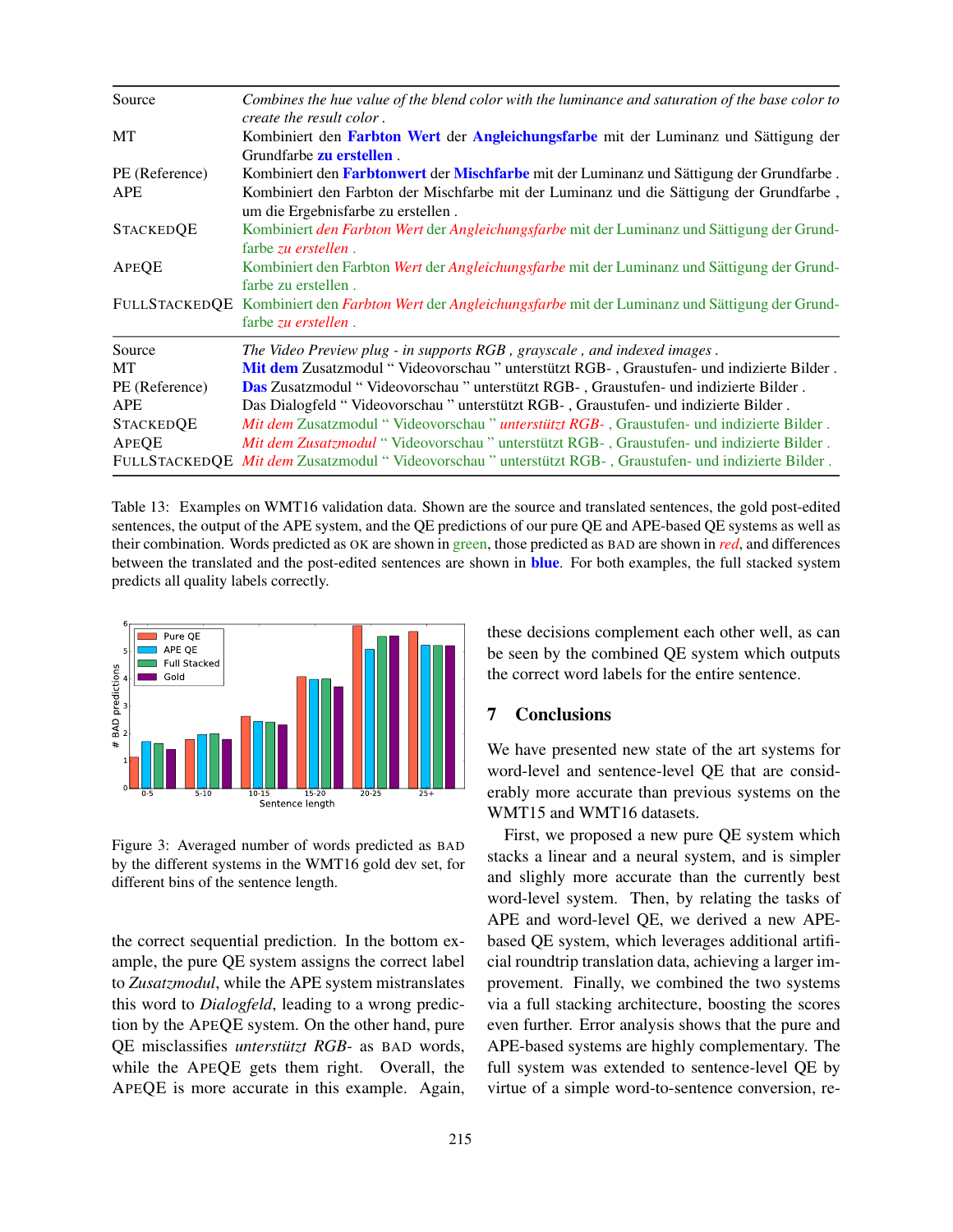quiring no further training or tuning.

## Acknowledgments

We thank the reviewers and the action editor for their insightful comments. This work was partially supported by the the EXPERT project (EU Marie Curie ITN No. 317471), and by Fundação para a Ciência e Tecnologia (FCT), through contracts UID/EEA/50008/2013 and UID/CEC/50021/2013, the LearnBig project (PTDC/EEI-SII/7092/2014), the GoLocal project (grant CMUPERI/TIC/0046/2014), and the Amazon Academic Research Awards program.

### References

- Rami Al-Rfou, Bryan Perozzi, and Steven Skiena. 2013. Polyglot: Distributed Word Representations for Multilingual NLP. In *Proceedings of the Seventeenth Conference on Computational Natural Language Learning*, pages 183–192.
- Joshua Albrecht and Rebecca Hwa. 2008. The role of pseudo references in MT evaluation. In *Proceedings of the Third Workshop on Statistical Machine Translation*, pages 187–190.
- Eleftherios Avramidis. 2012. Quality estimation for machine translation output using linguistic analysis and decoding features. In *Proceedings of the Seventh Workshop on Statistical Machine Translation*, pages 84–90.
- Jimmy Lei Ba, Jamie Ryan Kiros, and Geoffrey E Hinton. 2016. Layer normalization. *arXiv preprint arXiv:1607.06450*.
- Daniel Beck, Kashif Shah, Trevor Cohn, and Lucia Specia. 2013. SHEF-Lite: When less is more for translation quality estimation. In *Proceedings of the Eighth Workshop on Statistical Machine Translation*, pages 335–340.
- Ergun Bicici, Qun Liu, and Andy Way. 2015. Referential translation machines for predicting translation quality and related statistics. In *Proceedings of the Tenth Workshop on Statistical Machine Translation*, pages 304–308.
- Ergun Biçici. 2013. Referential translation machines for quality estimation. In *Proceedings of the Eighth Workshop on Statistical Machine Translation*, pages 343– 351.
- John Blatz, Erin Fitzgerald, George Foster, Simona Gandrabur, Cyril Goutte, Alex Kulesza, Alberto Sanchis, and Nicola Ueffing. 2004. Confidence estimation for

machine translation. In *Proceedings of the International Conference on Computational Linguistics*, page 315.

- Ondřej Bojar, Rajan Chatterjee, Christian Federmann, Barry Haddow, Chris Hokamp, Matthias Huck, Varvara Logacheva, , Philipp Koehn, , Christof Monz, Matteo Negri, Pavel Pecina, Matt Post, Carolina Scarton, Lucia Specia, and Marco Turchi. 2015. Findings of the 2015 Workshop on Statistical Machine Translation. In *Proceedings of the Tenth Workshop on Statistical Machine Translation*, pages 1–46.
- Ondřej Bojar, Rajen Chatterjee, Christian Federmann, Yvette Graham, Barry Haddow, Matthias Huck, Antonio Jimeno Yepes, Philipp Koehn, Varvara Logacheva, Christof Monz, Matteo Negri, Aurelie Neveol, Mariana Neves, Martin Popel, Matt Post, Raphael Rubino, Carolina Scarton, Lucia Specia, Marco Turchi, Karin Verspoor, and Marcos Zampieri. 2016. Findings of the 2016 conference on machine translation. In *Proceedings of the First Conference on Machine Translation*, pages 131–198.
- Leo Breiman. 1996. Stacked Regressions. *Machine Learning*, 24:49–64.
- Kyunghyun Cho, Bart Van Merriënboer, Caglar Gulcehre, Dzmitry Bahdanau, Fethi Bougares, Holger Schwenk, and Yoshua Bengio. 2014. Learning Phrase Representations Using RNN Encoder-Decoder for Statistical Machine Translation. In *Proceedings of Empirical Methods in Natural Language Processing*, pages 1724–1734.
- François Chollet. 2015. Keras. https://github. com/fchollet/keras.
- William W. Cohen and Vitor R. de Carvalho. 2005. Stacked Sequential Learning. In *Proceedings of International Joint Conference on Artificial Intelligence*, pages 671–676.
- Koby Crammer, Ofer Dekel, Joseph Keshet, Shai Shalev-Shwartz, and Yoram Singer. 2006. Online Passive-Aggressive Algorithms. *Journal of Machine Learning Research*, 7:551–585.
- José G. C. de Souza, Jesús González-Rubio, Christian Buck, Marco Turchi, and Matteo Negri. 2014. FBK-UPV-UEdin participation in the WMT14 Quality Estimation shared-task. In *Proceedings of the Ninth Workshop on Statistical Machine Translation*, pages 322– 328.
- José G. C. de Souza, Marcello Federico, and Hassan Sawaf. 2015. MT Quality Estimation for E-Commerce Data. In *Proceedings of MT Summit XV, vol. 2: MT Users' Track*, pages 20–29.
- Miquel Esplà-Gomis, Felipe Sánchez-Martínez, and Mikel Forcada. 2015. UAlacant word-level machine translation quality estimation system at WMT 2015.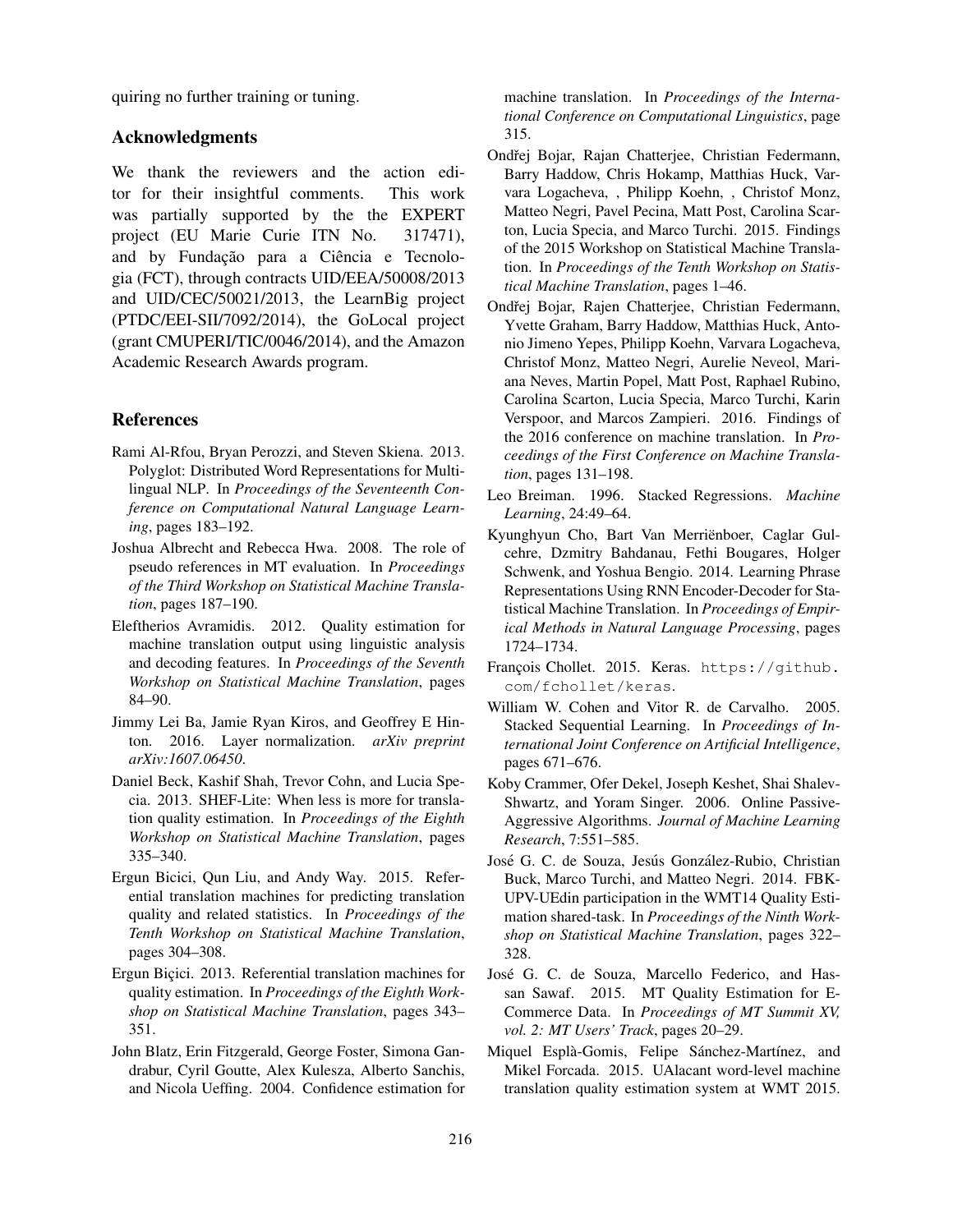In *Proceedings of the Tenth Workshop on Statistical Machine Translation*, pages 309–315.

- Xavier Glorot and Yoshua Bengio. 2010. Understanding the difficulty of training deep feedforward neural networks. In *International Conference on Artificial Intelligence and Statistics*, pages 249–256.
- Yvette Graham. 2015. Improving evaluation of machine translation quality estimation. In *Proceedings of the Annual Meeting of the Association for Computational Linguistics*, pages 1804–1813.
- Sebastien Jean, Orhan Firat, Kyunghyun Cho, Roland ´ Memisevic, and Yoshua Bengio. 2015. Montreal neural machine translation systems for wmt15. In *Proceedings of the Tenth Workshop on Statistical Machine Translation*, pages 134–140.
- Marcin Junczys-Dowmunt and Roman Grundkiewicz. 2016. Log-linear combinations of monolingual and bilingual neural machine translation models for automatic post-editing. In *Proceedings of the First Conference on Machine Translation*, pages 751–758.
- Marcin Junczys-Dowmunt, Tomasz Dwojak, and Hieu Hoang. 2016. Is neural machine translation ready for deployment? A case study on 30 translation directions. *arXiv preprint arXiv:1610.01108*.
- Hyun Kim and Jong-Hyeok Lee. 2016. Recurrent neural network based translation quality estimation. In *Proceedings of the First Conference on Machine Translation*, pages 787–792.
- Diederik P. Kingma and Jimmy Ba. 2014. Adam: A method for stochastic optimization. *arXiv preprint arXiv:1412.6980*.
- Anna Kozlova, Mariya Shmatova, and Anton Frolov. 2016. YSDA Participation in the WMT16 Quality Estimation Shared Task. In *Proceedings of the First Conference on Machine Translation*, pages 793–799.
- Julia Kreutzer, Shigehiko Schamoni, and Stefan Riezler. 2015. QUality Estimation from ScraTCH (QUETCH): Deep Learning for Word-level Translation Quality Estimation. In *Proceedings of the Tenth Workshop on Statistical Machine Translation*, pages 316–322.
- David Langlois. 2015. LORIA System for the WMT15 Quality Estimation Shared Task. In *Proceedings of the Tenth Workshop on Statistical Machine Translation*, pages 323–329.
- Ngoc Quang Luong, Laurent Besacier, and Benjamin Lecouteux. 2014. LIG System for Word Level QE task at WMT14. In *Proceedings of the Ninth Workshop on Statistical Machine Translation*, pages 335– 341.
- André F. T. Martins, Dipanjan Das, Noah A. Smith, and Eric P. Xing. 2008. Stacking Dependency Parsers. In *Proceedings of Empirical Methods for Natural Language Processing*, pages 157–166.
- André F. T Martins, Miguel B. Almeida, and Noah A. Smith. 2013. Turning on the turbo: Fast third-order non-projective turbo parsers. In *Proceedings of the Annual Meeting of the Association for Computational Linguistics*, pages 617–622.
- André F. T. Martins, Ramón Astudillo, Chris Hokamp, and Fabio N. Kepler. 2016. Unbabel's Participation in the WMT16 Word-Level Translation Quality Estimation Shared Task. In *Proceedings of the First Conference on Machine Translation*, pages 806–811.
- Vinod Nair and Geoffrey E Hinton. 2010. Rectified linear units improve restricted Boltzmann machines. In *Proceedings of the International Conference on Machine Learning*, pages 807–814.
- Franz Josef Och. 2003. Minimum error rate training in statistical machine translation. In *Proceedings of the Annual Meeting on Association for Computational Linguistics*, pages 160–167.
- Raphael Rubino, Jennifer Foster, Joachim Wagner, Johann Roturier, Rasul Samad Zadeh Kaljahi, and Fred Hollowood. 2012. DCU-Symantec submission for the WMT 2012 quality estimation task. In *Proceedings of the Seventh Workshop on Statistical Machine Translation*, pages 138–144.
- Rico Sennrich, Barry Haddow, and Alexandra Birch. 2016. Edinburgh Neural Machine Translation Systems for WMT 16. In *Proceedings of the First Conference on Machine Translation*, pages 371–376.
- Kashif Shah, Trevor Cohn, and Lucia Specia. 2013. An investigation on the effectiveness of features for translation quality estimation. In *Proceedings of the Machine Translation Summit*, volume 14, pages 167–174.
- Michel Simard, Nicola Ueffing, Pierre Isabelle, and Roland Kuhn. 2007. Rule-based translation with statistical phrase-based post-editing. In *Proceedings of the Second Workshop on Statistical Machine Translation*, pages 203–206.
- Matthew Snover, Bonnie Dorr, Richard Schwartz, Linnea Micciulla, and John Makhoul. 2006. A study of translation edit rate with targeted human annotation. In *Proceedings of the 7th Conference of the Association for Machine Translation in the Americas*, pages 223–231.
- Radu Soricut and Sushant Narsale. 2012. Combining quality prediction and system selection for improved automatic translation output. In *Proceedings of the Seventh Workshop on Statistical Machine Translation*, pages 163–170.
- Lucia Specia, Kashif Shah, Jose G.C. de Souza, and Trevor Cohn. 2013. QuEst - a translation quality estimation framework. In *Proceedings of the Annual Meeting of the Association for Computational Linguistics: System Demonstrations*, pages 79–84.